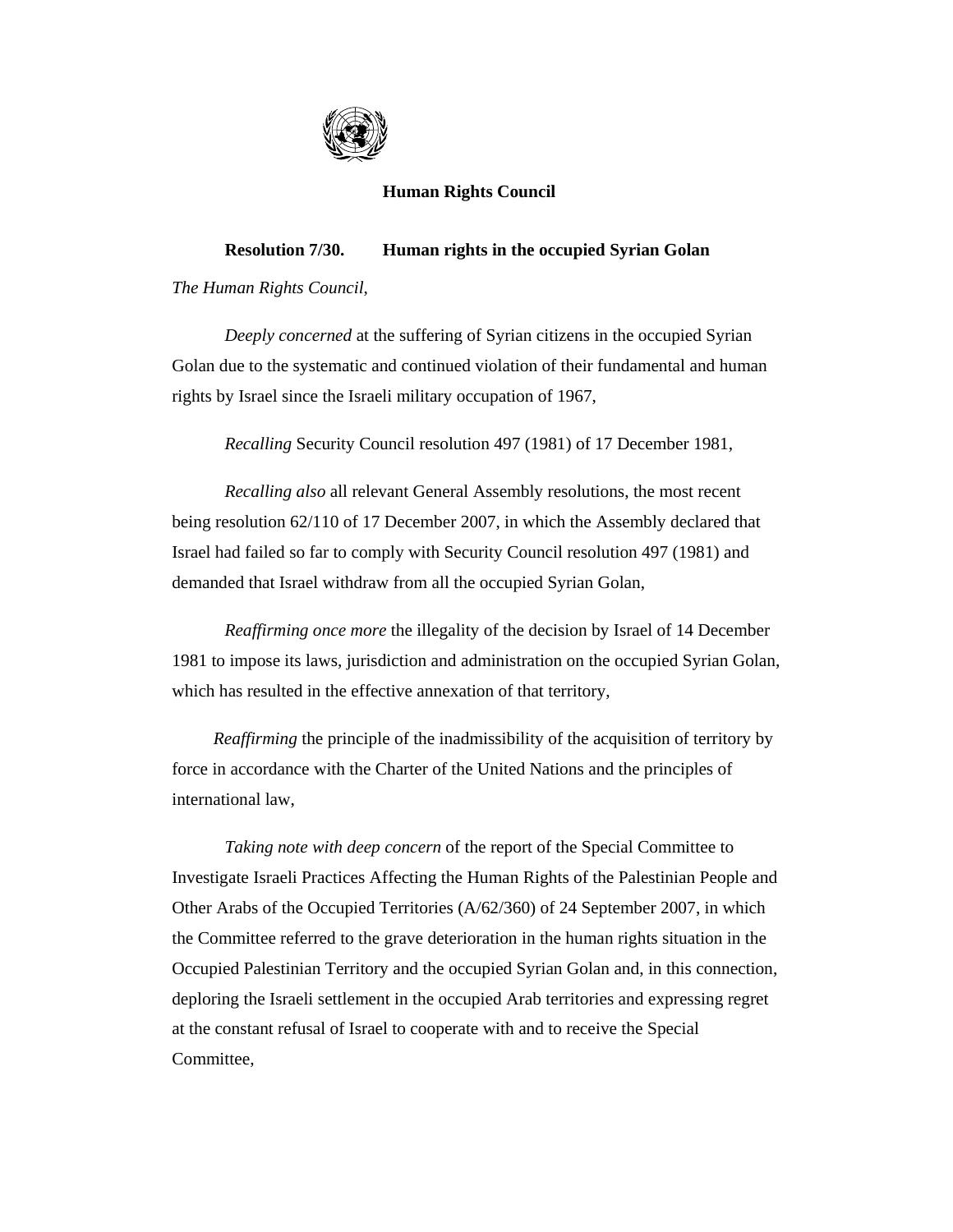*Guided* by the relevant provisions of the Charter of the United Nations, international law and the Universal Declaration of Human Rights, and reaffirming the applicability of the Geneva Convention relative to the Protection of Civilian Persons in Time of War, of 12 August 1949, and the relevant provisions of the Hague Conventions of 1899 and 1907 to the occupied Syrian Golan,

*Reaffirming* the importance of the peace process which started in Madrid on the basis of Security Council resolutions 242 (1967) of 22 November 1967 and 338 (1973) of 22 October 1973 and the principle of land for peace, and expressing its concern at the halting of the peace process in the Middle East and its hope that peace talks will be resumed on the basis of the full implementation of Security Council resolutions 242 (1967) and 338 (1973) for the establishment of a just and comprehensive peace in the region,

*Reaffirming also* the previous relevant resolutions of the Commission on Human Rights and the Human Rights Council, in particular resolution 2/3 of 27 November 2006,

 1. *Calls upon* Israel, the occupying Power, to comply with the relevant resolutions of the General Assembly, the Security Council and the Human Rights Council, particularly Security Council resolution 497 (1981), in which the Council decided, inter alia, that the decision of Israel to impose its laws, jurisdiction and administration on the occupied Syrian Golan is null and void and without international legal effect, and demanded that Israel should rescind forthwith its decision;

 2. *Also calls upon* Israel to desist from changing the physical character, demographic composition, institutional structure and legal status of the occupied Syrian Golan, and emphasizes that the displaced persons of the population of the occupied Syrian Golan must be allowed to return to their homes and to recover their property;

 3. *Further calls upon* Israel to desist from imposing Israeli citizenship and Israeli identity cards on the Syrian citizens in the occupied Syrian Golan and to desist from its repressive measures against them, and from all other practices that obstruct the enjoyment of their fundamental rights and their civil, political, economic,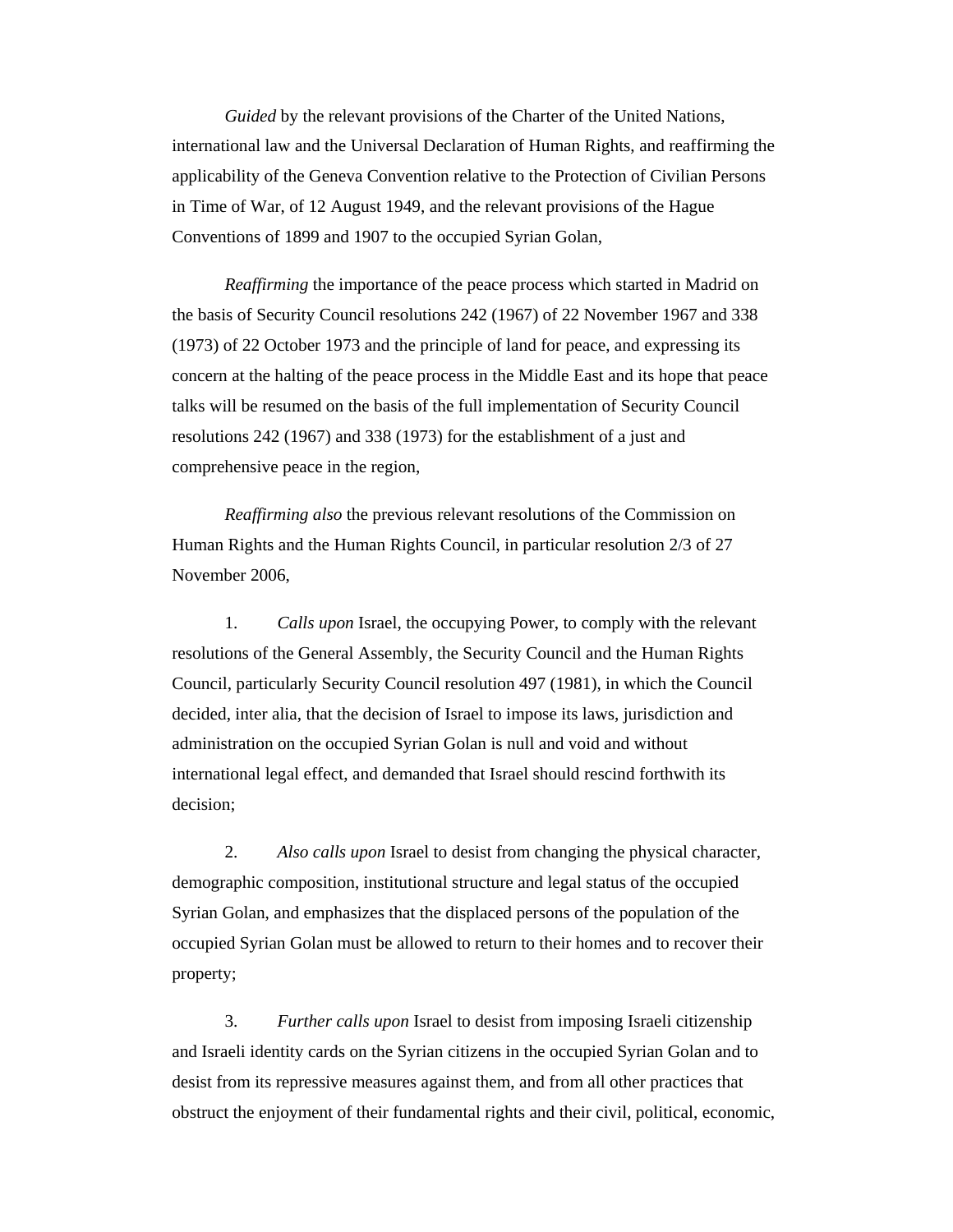social and cultural rights, some of which are mentioned in the report of the Special Committee to Investigate Israeli Practices Affecting the Human Rights of the Palestinian People and Other Arabs of the Occupied Territories;

 4. *Calls upon* Israel to allow the Syrian population of the occupied Syrian Golan to visit their families and relatives in the Syrian motherland through the Quneitra checkpoint and under the supervision of the International Committee of the Red Cross, and to rescind its decision to prohibit these visits, as it is in flagrant violation of the Fourth Geneva Convention and the International Covenant on Civil and Political Rights;

 5. *Also calls upon* Israel to release immediately the Syrian detainees in Israeli prisons, some of whom have been detained for over 22 years and calls on Israel to treat them in conformity with international humanitarian law;

6. *Further calls upon* Israel, in this connection, Israel to allow delegates of the International Committee of the Red Cross to visit Syrian prisoners of conscience and detainees in Israeli prisons accompanied by specialized physicians in order to assess the state of their physical and mental health and to protect their lives;

7. *Determines* that all legislative and administrative measures and actions taken or to be taken by Israel, the occupying Power, that purport to alter the character and legal status of the occupied Syrian Golan are null and void, constitute a flagrant violation of international law and of the Geneva Convention relative to the Protection of Civilian Persons in Time of War and have no legal effect;

 8. *Again calls upon* States members of the United Nations not to recognize any of the above-mentioned legislative or administrative measures;

 9. *Requests* the Secretary-General to bring the present resolution to the attention of all Governments, the competent United Nations organs, specialized agencies, international and regional intergovernmental organizations and international humanitarian organizations, to disseminate it as widely as possible and to report on the matter to the Council at its tenth session;